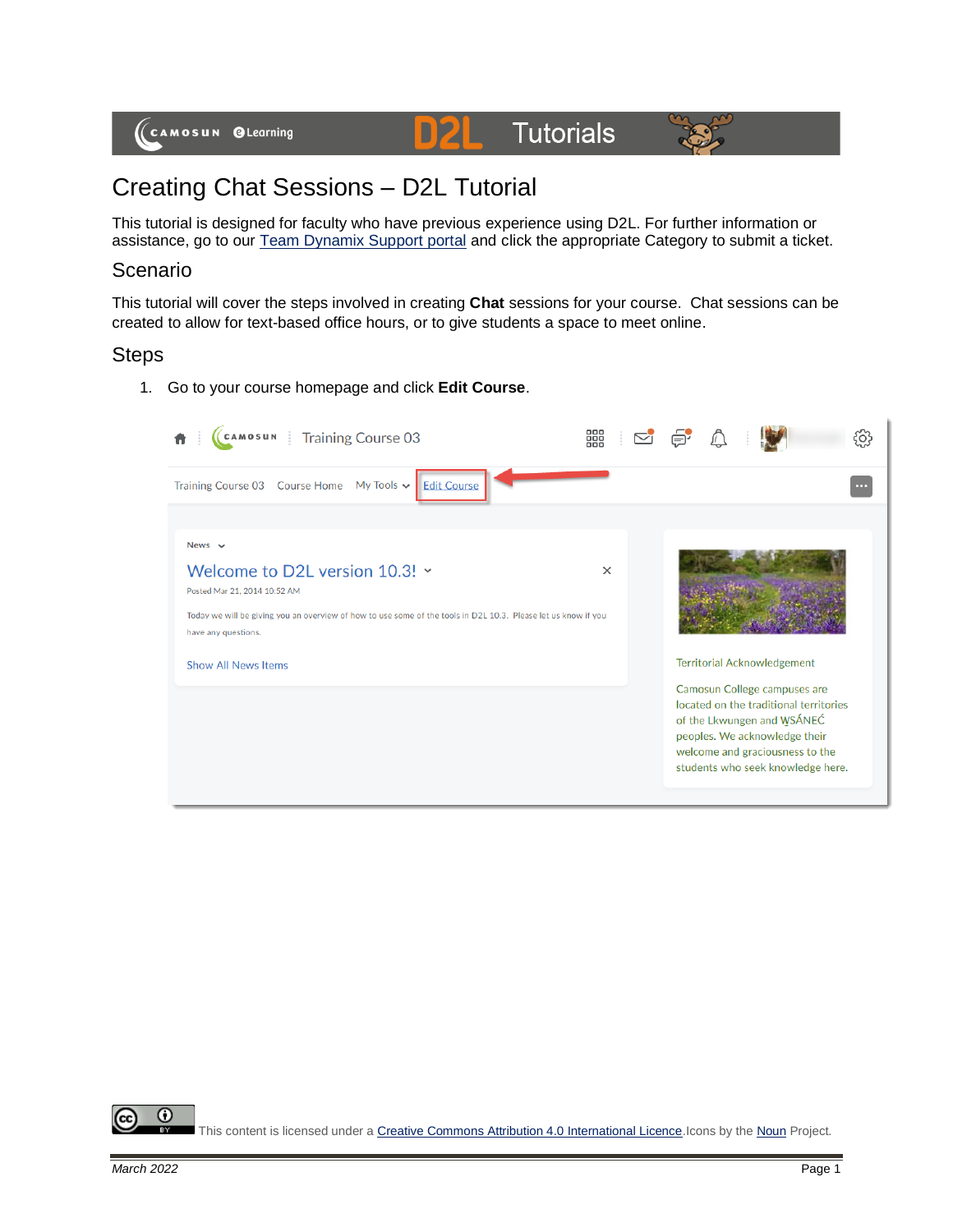2. Click **Chat** (under **Communication**).



#### 3. Click **New Chat.**

| <b>Course Home</b>                  |                   | My Tools $\sim$        | Content | Assignments                | Surveys | <b>Course Media</b> | My Media | Collaborate | More $\sim$                 |
|-------------------------------------|-------------------|------------------------|---------|----------------------------|---------|---------------------|----------|-------------|-----------------------------|
| <b>Chat List</b><br><b>New Chat</b> |                   |                        |         |                            |         |                     |          |             | Settings                    |
| Search For<br><b>Delete</b>         |                   | $\alpha$               |         | <b>Show Search Options</b> |         |                     |          |             |                             |
|                                     | <b>Chat Title</b> |                        |         |                            |         |                     |          |             | <b>Current Participants</b> |
|                                     | Personal chat     |                        |         |                            |         |                     |          |             |                             |
|                                     |                   | Group 1 Chat $\sqrt{}$ |         |                            |         |                     |          |             | (0)                         |

 $\odot$ This content is licensed under [a Creative Commons Attribution 4.0 International Licence.I](https://creativecommons.org/licenses/by/4.0/)cons by th[e Noun](https://creativecommons.org/website-icons/) Project. **BY** 

cc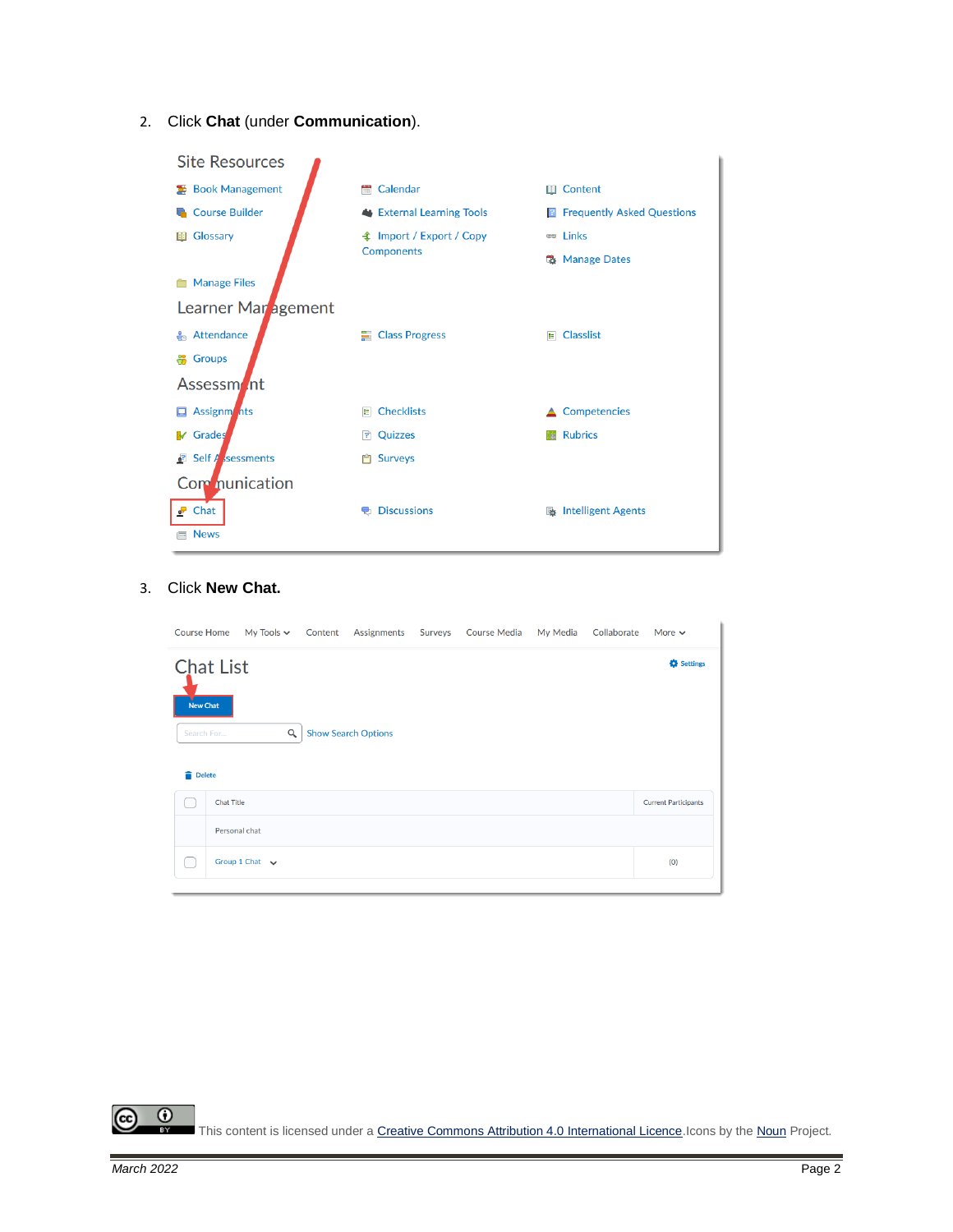4. Give your Chat a **Title**. You can either create a **General chat** area, which is open to all people in the D2L course site, or create a **Personal chat** area, which you can restrict to specific students. You cannot change the chat type once you have created it. Here, we are creating a General Chat area. Click **Create**.

|                                                                                             |        |                                     | Course Home My Tools v Content Assignments Surveys                                  | Course                  |
|---------------------------------------------------------------------------------------------|--------|-------------------------------------|-------------------------------------------------------------------------------------|-------------------------|
| <b>New Chat</b>                                                                             |        |                                     |                                                                                     |                         |
| Title*<br><b>Class Chatroom</b>                                                             |        |                                     |                                                                                     |                         |
| <b>Type</b><br>$\bullet$ General chat $\bullet$                                             |        | $\bigcirc$ Personal chat $\bigcirc$ |                                                                                     |                         |
| <b>Note</b><br>The chat type cannot be changed once you click Create.<br><b>Description</b> |        |                                     |                                                                                     |                         |
| Paragraph<br>17.1px                                                                         | Ŧ.     | $P$ = $R$ $\omega$ 0 0              | <b>B</b> $I \cup \vee \vee \vee \equiv \vee \equiv \vee \cup \cup \cup \circ \circ$ | $\overline{\mathbf{z}}$ |
| <b>Create</b>                                                                               | Cancel |                                     |                                                                                     |                         |

5. If you have created a **Personal** chat, click the down arrow next to the title and select **Edit**.

|                 |                       |                      |  | Course Home   My Tools v   Content   Assignments |  |  |  |
|-----------------|-----------------------|----------------------|--|--------------------------------------------------|--|--|--|
|                 | <b>Chat List</b>      |                      |  |                                                  |  |  |  |
| <b>New Chat</b> |                       |                      |  |                                                  |  |  |  |
| Search For      |                       | <b>Enter Chat</b>    |  | arch Options                                     |  |  |  |
|                 |                       | Edit                 |  |                                                  |  |  |  |
| <b>Delete</b>   |                       | View Mars            |  |                                                  |  |  |  |
|                 | Chat <sup>*</sup>     | <b>View Sessions</b> |  |                                                  |  |  |  |
|                 | Perso                 | <b>Delete</b>        |  |                                                  |  |  |  |
| r.              |                       | Group 1 Chat         |  |                                                  |  |  |  |
|                 | General chat          |                      |  |                                                  |  |  |  |
| L               | <b>Class Chatroom</b> |                      |  |                                                  |  |  |  |
|                 |                       |                      |  |                                                  |  |  |  |

This content is licensed under a Creative Commons Attribution 4.0 International Licence. Icons by th[e Noun](https://creativecommons.org/website-icons/) Project.

(cc)

 $\odot$ 

**BY**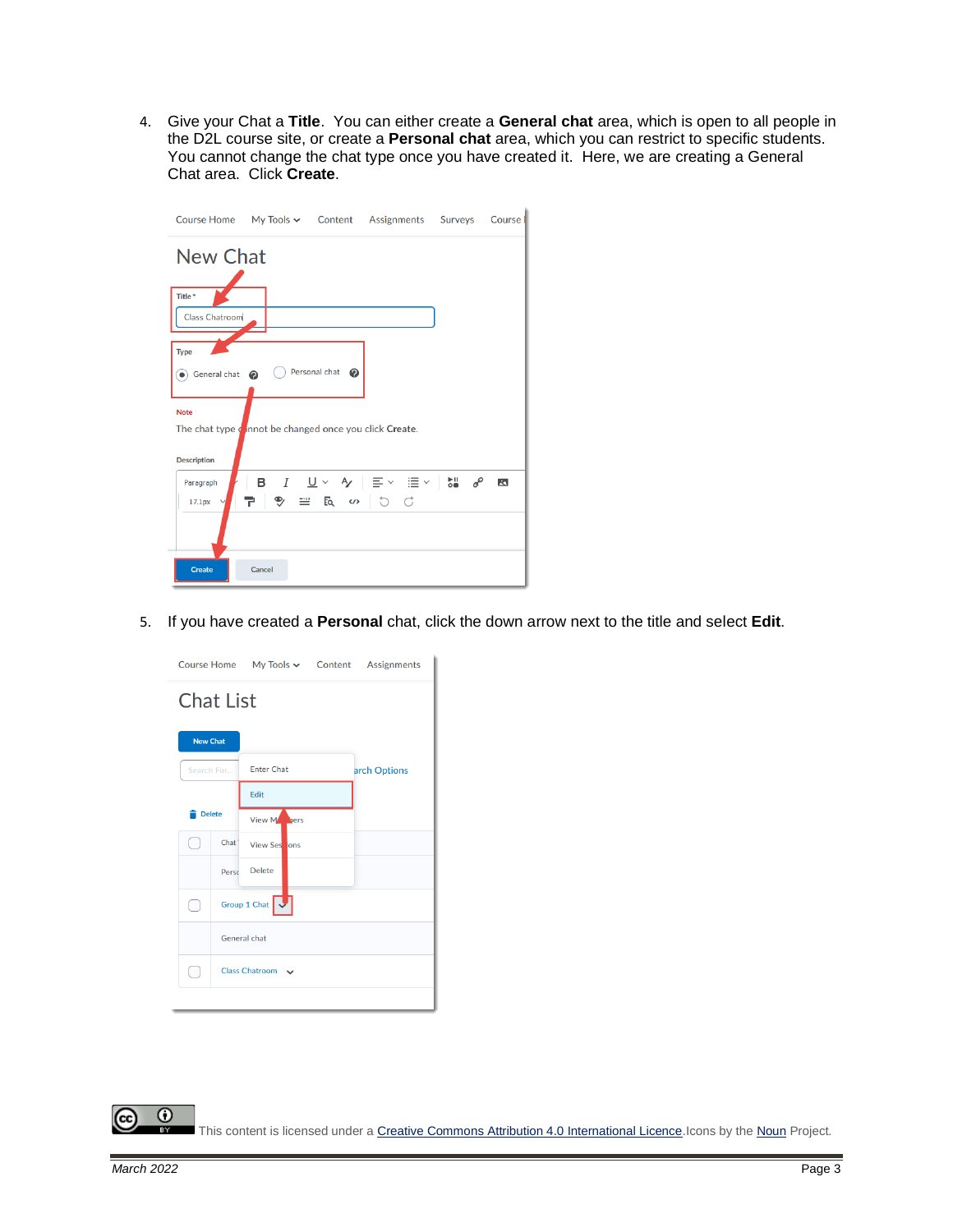6. Click the down arrow next to the title at the top and select **Members**.

| Course Home My Tools v Content Assignments Surveys Course Media My Media                                                                                                                                                                                                                                                                                                                                                                           |                   |  |
|----------------------------------------------------------------------------------------------------------------------------------------------------------------------------------------------------------------------------------------------------------------------------------------------------------------------------------------------------------------------------------------------------------------------------------------------------|-------------------|--|
| Chat Properties - Group 1 Charry                                                                                                                                                                                                                                                                                                                                                                                                                   |                   |  |
| Title*                                                                                                                                                                                                                                                                                                                                                                                                                                             | <b>Members</b>    |  |
| Group 1 Chat                                                                                                                                                                                                                                                                                                                                                                                                                                       | <b>Sessions</b>   |  |
| <b>Type</b>                                                                                                                                                                                                                                                                                                                                                                                                                                        | <b>Enter Chat</b> |  |
| Personal chat                                                                                                                                                                                                                                                                                                                                                                                                                                      |                   |  |
| <b>Description</b>                                                                                                                                                                                                                                                                                                                                                                                                                                 |                   |  |
| Paragraph $\vee$   <b>B</b> $I$   $\underline{U} \vee$   $\Rightarrow$   $\equiv \vee$   $\equiv$ $\vee$   $\stackrel{\bullet}{\equiv}$   $\stackrel{\bullet}{\sim}$   $\stackrel{\bullet}{\equiv}$   $\stackrel{\bullet}{\sim}$   $\stackrel{\bullet}{\equiv}$   $\stackrel{\bullet}{\sim}$   $\stackrel{\bullet}{\equiv}$   $\stackrel{\bullet}{\sim}$   $\stackrel{\bullet}{\equiv}$   $\stackrel{\bullet}{\sim}$   $\stackrel{\bullet}{\equiv$ |                   |  |
| 17.1px v P → B = R ω 5 C                                                                                                                                                                                                                                                                                                                                                                                                                           |                   |  |
|                                                                                                                                                                                                                                                                                                                                                                                                                                                    |                   |  |
|                                                                                                                                                                                                                                                                                                                                                                                                                                                    |                   |  |
|                                                                                                                                                                                                                                                                                                                                                                                                                                                    |                   |  |
|                                                                                                                                                                                                                                                                                                                                                                                                                                                    |                   |  |
| Cancel<br>Save                                                                                                                                                                                                                                                                                                                                                                                                                                     |                   |  |

7. Click **Add Members**.



This content is licensed under [a Creative Commons Attribution 4.0 International Licence.I](https://creativecommons.org/licenses/by/4.0/)cons by th[e Noun](https://creativecommons.org/website-icons/) Project.

(cc

 $\odot$ 

**BY**